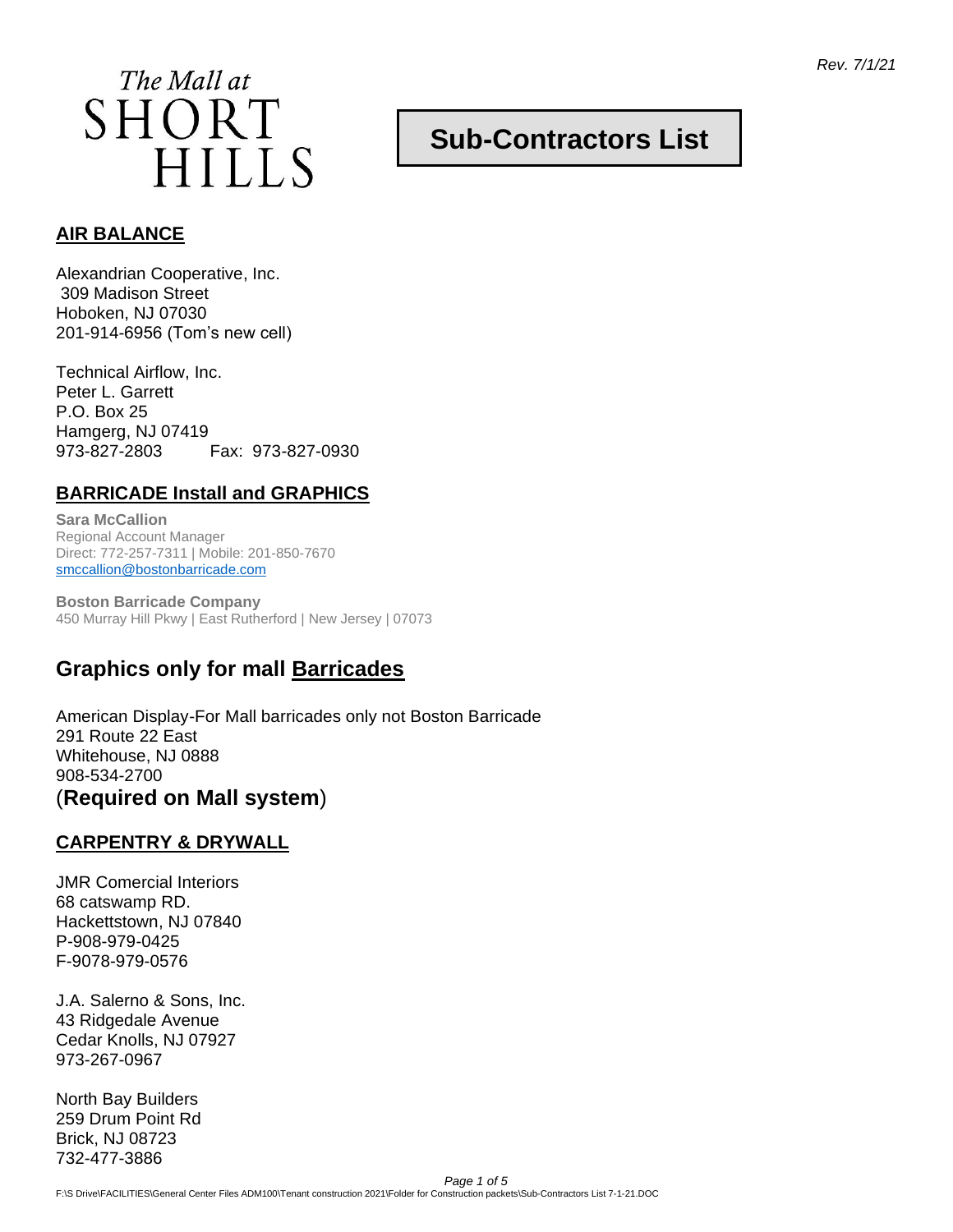### **CONCRETE**

Diversified Construction, Inc. 4 Keystone Drive Atlantic Highlands, NJ 07716 908-291-3777 Fax: 732-291-3112

#### **DEMOLITION**

Central Jersey Wrecking 459 Black Horse Lane North Brunswick, NJ 08902 732-940-1923 Fax: 732-940-2684

#### **ELECTRICAL CONTRACTORS**

Sullivan Electric Bobby Sullivan 44 Bentley Road Cedar Grove, NJ 07009 (973)-725-3790 (973)-433-0300 Bsullivanelectric@yahoo.com

Louis R. Vito & Company Electrical Contractors, Inc. 2 Great Meadow Lane East Hanover, NJ 07936 973-887-8200 Fax: 973-887-4871

Apex Electrical 416 Lafayette Ave Hawthorne, NJ 07506 973-238-4484 Fax: 973-238-1494/1495 Contact: Tom Crawford

Giordano Electric Corp. John Giordano 1358 Hooper Ave. Toms River, NJ 08753 732-388-1883 Fax: 732-827-2840

CA Fleming Electric Phone 9732965508 Email: [cflemelec@gmail.com](mailto:cflemelec@gmail.com)

## **Fire Alarm (Mall Required)**

Specialized Fire & Security, Inc. 20 Cotluss Road, Ste 9 Riverdale, NJ 07457 973-616-8771 Fax: 973-860-5600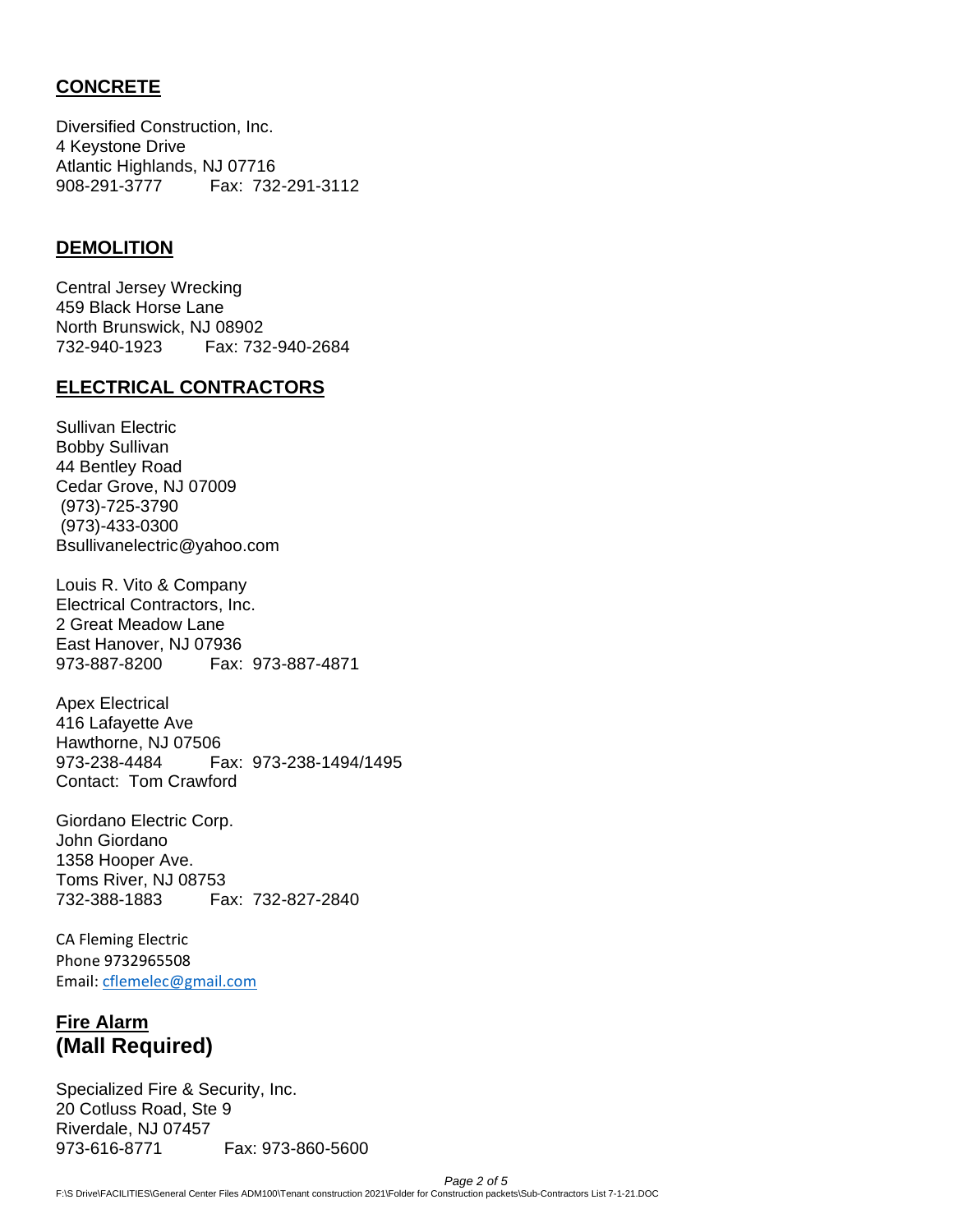### **GLASS**

Goldberg Glass Elizabeth, NJ 908-353-3545

Precision Glass Company 130 Ridgedale Avenue East Hanover, NJ 07936 973-428-8888

#### **DOORS**

**(Rolling Overhead Doors)** NJ Door Works 689 Ramsey Avenue Hillside, NJ 07205 Contact Tom Eodice 908-624-1234

#### **PAINTING CONTRACTORS**

A+ Painting and Design Inc



732-713-9595 Cell 732-499-9104 Office 732-499-9102 Fax

PO BOX 310 Colonia, NJ 07067

1202 RT22 West **Mountainside, NJ 07092**

Fra Mac Contact Frank Mackinson Bound Brook, NJ 732-589-4801

## **ROOFING (Mall Required)**

**Barrett roofing Brian** Barrett Roofs, Inc. 21 Ise St. South Hackensack, NJ 07606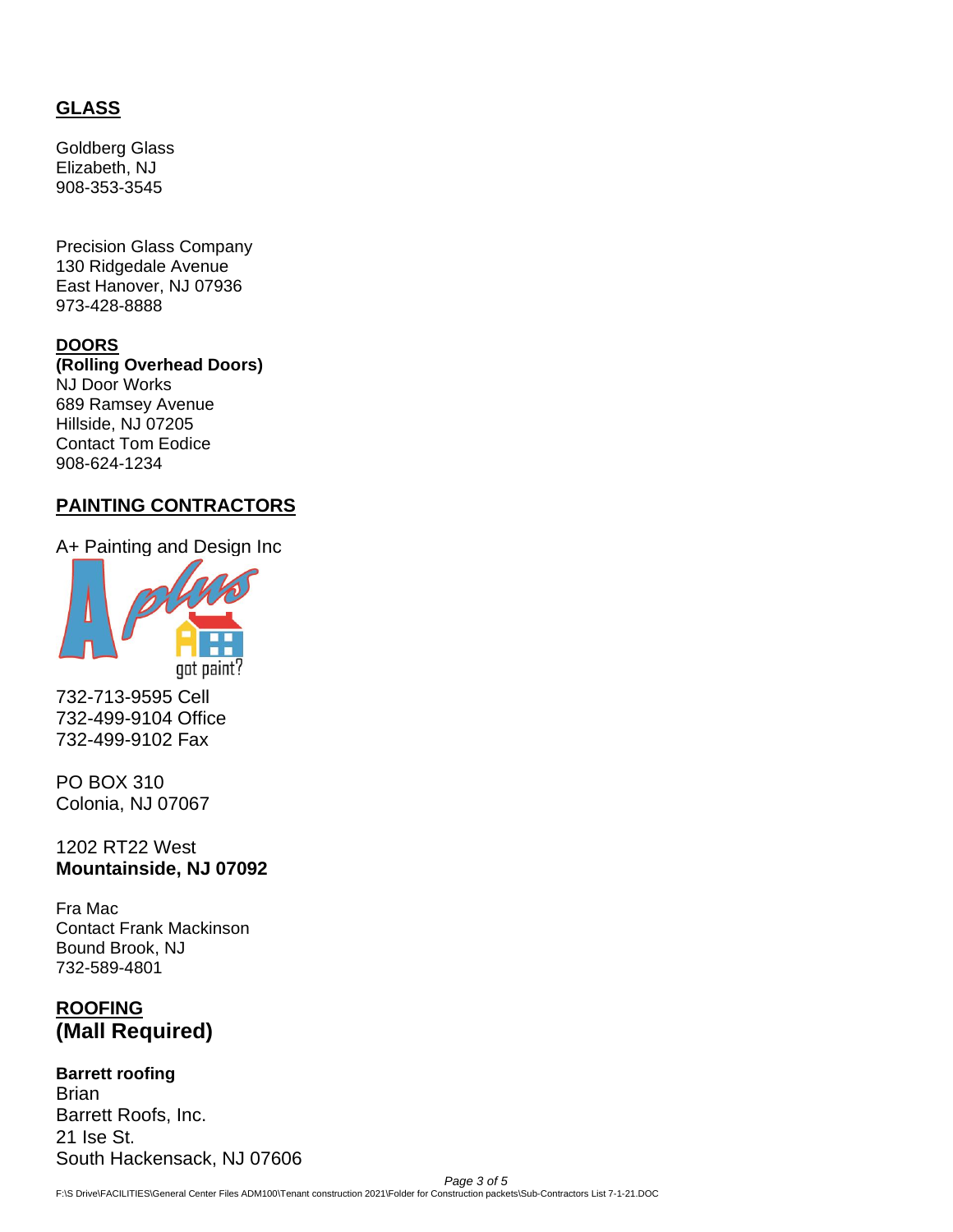#### **Jetting and Snaking Sanitary Lines**

All American Sewer Service 61 Mille Street Wallington, NJ 07057 973-773-9001

#### **Plumbing**

Manny Stein Inc. 199 Scotland Rd. Orange, NJ 07050 973-672-0900 Fax: 973-672-8761

#### **SHEET METAL**

Nasco, Inc. 220 W. First Avenue Roselle, NJ 07203 908-241-2477 Fax: 908-298-1266 (**Required for taps into mall duct)**

### **SPRINKLER CONTRACTORS (Mall Required)**

Cardinal Fire Protection Aberdeen, NJ Phone 732-566-2186 Mobil 732-284-1450 Contact: John W Cothern cardinalfirenj@gmail.com

### **TEMPERATURE CONTROL / HVAC (Mall Required)**

Teknikon Group, Inc. 75 New York Avenue Clark, NJ 07066 732-815-1599

#### **LOCKSMITH-Door Hardware**

Essex Locksmith 973-736-0008

PERMIT EXPEDITING SERVICES